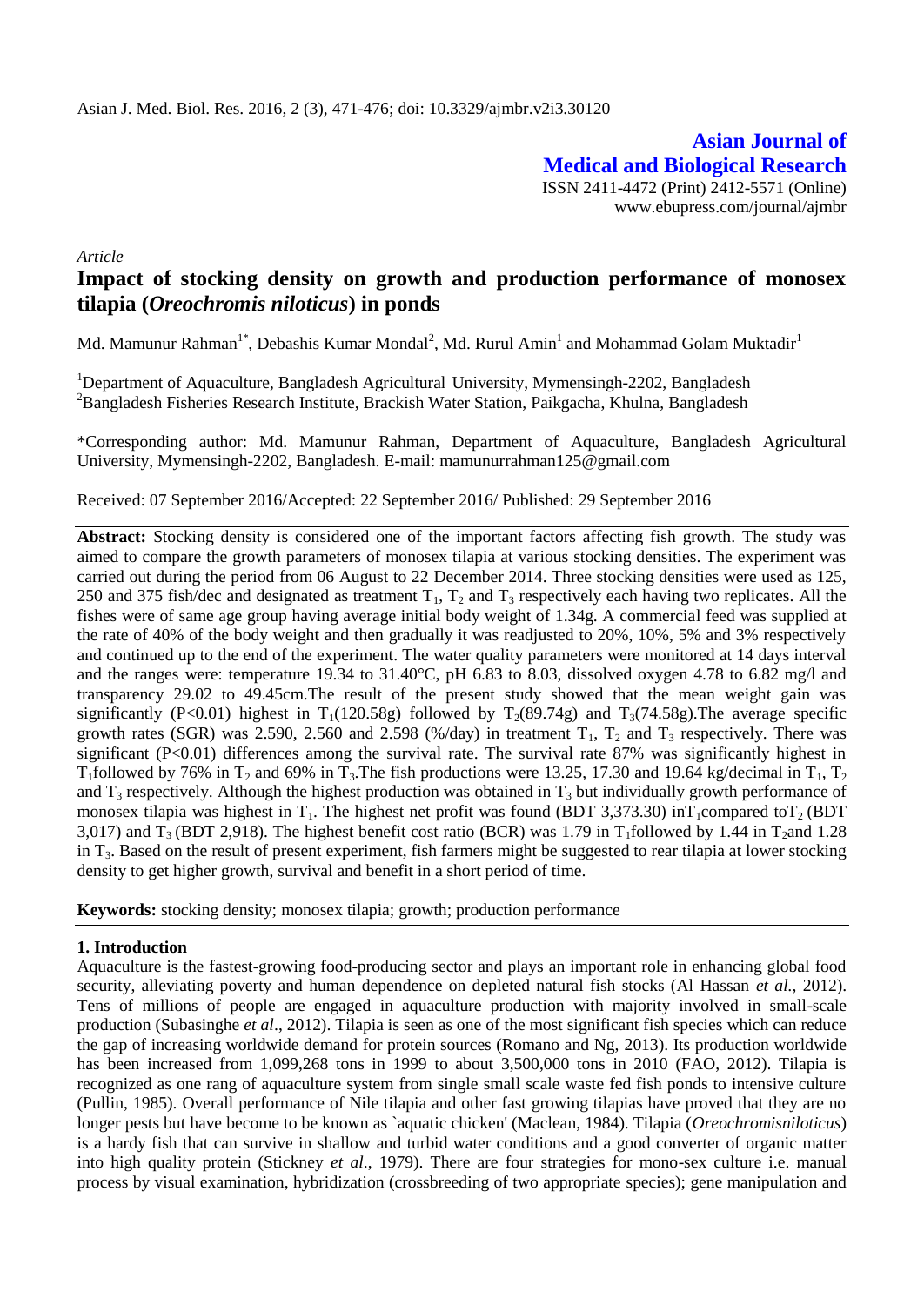masculinization via steroid hormone. The stocking density is the major concern for mono-culture. Sometimes excellent fish fry do not perform satisfactory growth unless correct stocking practices (Sanches and Hayashi*,*  1999). The optimum stocking density ensures sustainable aquaculture providing proper utilization of feed, maximum production, sound environment and health. In comparison to low stocking density, high stocking density exerts many negative impacts such as competition for food and shelter and rapid outbreak of disease if occurred. The objectives of the study to evaluate the effect of stocking density on growth of monosex tilapia in earthen ponds and to compare the production of monosex tilapia at various stocking densities.

# **2. Materials and Methods**

The experiment was carried out in the Field Laboratory Complex of Bangladesh Agricultural University for a period of 134 days. The experiment was 3 treatments and 2 replications with different stocking densities (Table1). The pond size was 2 decimal each. Data was collected fortnightly to assess the impact of stocking density on growth and production of monosex tilapia.

| <b>Treatment</b> | <b>Replication</b> | <b>Pond size (Decimal)</b> | <b>Stocking density/decimal</b> | Stocking size (g) |
|------------------|--------------------|----------------------------|---------------------------------|-------------------|
|                  | л                  |                            |                                 |                   |
|                  | ĸ٥                 |                            | 125                             |                   |
|                  | N.                 |                            | 250                             | 1.34              |
|                  | $\mathbf{K}_{2}$   |                            | 250                             |                   |
|                  | n                  |                            | 375                             |                   |
|                  | ĸ٠                 |                            | 375                             |                   |

**Table 1. Research layout of mono-sex tilapia rearing.**

Mono-sex male tilapia (*Oreochromis niloticus*) spawn were collected from the "Kader Hatchery" in Tarakanda upazilla, Mymensingh. During stocking sufficient care was taken about the physico-chemical condition of the pond water. Throughout the experiment commercial floating feeds named "Mega Fish Feed'' was selected. This floating feed was used due to having high nutritive value. During the culture period feed was supplied three times per day at the rate of 40% of the body weight and it was readjusted to 20%, 10%, 5% and 3% respectively after 15 days interval and continued up to the end of the experiment. Sampling was performed by using a seine net. During each sampling 10 fish were collected from each pond. Sampling was done at an interval of 15 days. Water samples were collected between 08.00-09.00 a.m. at biweekly interval. The physico-chemical parameters like temperature ( $^{\circ}$ C), dissolved oxygen (mg L<sup>-1</sup>), pH, and transparency (cm) were recorded by respective test kits. Growth performance was evaluated as mean cumulative weight (g), mean weight gain (g), percent weight gain (%), average daily gain (g),specific growth rate (SGR)(%/ day), survival rate (%) and production (kg/dec/134days) by using the formulae below:

a) Mean cumulative weight (g)= $\frac{1}{x}$ Total live weight Total numbers b) Mean weight gain  $(g)$  = Mean final fish weight  $(g)$  - Mean initial fish weight  $(g)$ c) Percent weight gain(%)= $\frac{\text{Mean final weight (g)} - \text{Mean initial weight (g)}}{\text{Mean with width}}$ Mean initial weight (g)  $\times$ d) Average daily gain (g) Mean final weight  $(g)$  - Mean initial weight  $(g)$  $T_2 - T_1$ Where,  $T_2 - T_1 =$  Duration of experiment. e) Specific growth rate (SGR)  $\frac{\frac{9}{6}}{day}$  $log W_2 - log W$  $\frac{T_2 - T_3 + T_1}{T_2 - T_1} \times$ Where,  $W_1$ = Initial live body weight (g) of tilapia at time T<sub>1</sub>(day)  $W_2$ = Final live body weight (g) of tilapia at time T<sub>2</sub> (day)  $T_2$ - $T_1$ =Duration of the experiment (day) f) Survival rate  $(\% )$ = No. of fish harvest No. of fish stocked  $\times$ g) Production (kg/dec/134days) Production ( $kg/dec/134 days$ )= No. of fish harvested  $\times$  Average final weight of fish (g) 1000

One way analysis of variance (ANOVA) was used to determine the effects of stocking density on the growth and production of monosex Tilapia. This was followed by Duncan's New Multiple Range Test (DNMRT) at 1% level of significance to study any difference among treatment means (Zar, 1984).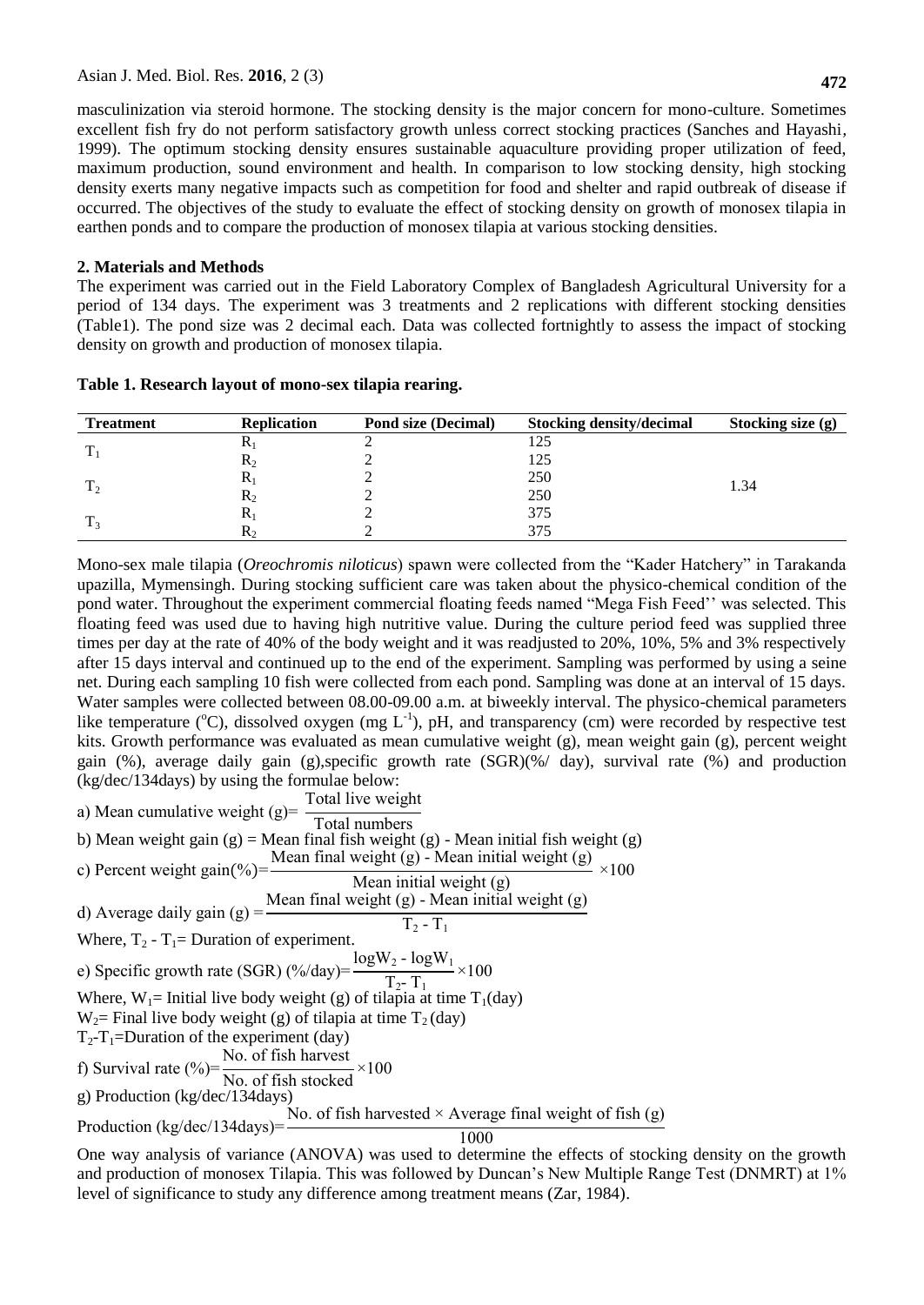Benefit-cost ratio (BCR) T T  $R = I - (Fc + Vc)$ Where,  $R = net return$ :  $I = Total income from tilapia sale;$ 

 $Fc = Fixed \cos ts$  and

 $Vc = \text{Variable costs.}$ 

### **3. Results and Discussion**

The temperature ranged from 19.34 to 31.40°C during the study period. The maximum water temperature was 31.40°C in  $T_1$  on 17 September 2014 and the minimum water temperature was found 19.34°C in  $T_2$  on 10 December 2014. The mean ( $\pm$ SE) values of water temperature were 26.89  $\pm$  1.17, 26.79  $\pm$  1.25 and 26.78  $\pm$ 1.14 $^{\circ}$ C in T<sub>1</sub>, T<sub>2</sub> and T<sub>3</sub>. which was within the range for suitable culture of fish reported by Kohinoor (2000), Islam (2007), Hossain (2007) and Begum (2009) who measured water temperature in ponds of BAU, Campus Mymensingh and found to vary from 18.50 to 32.90 °C, 22 to 32.20 °C, 26.0 to 32.80 °C and 26.30 to 33.00 °C respectively. Haque (2014) found temperature 20.32 to 33.47°C which is more or less similar to our present study. The dissolved oxygen fluctuation was more or less similar in all of the three treatments. The dissolved oxygen ranged from 4.78 to 6.82 mg/l. The maximum dissolved oxygen was 6.82 mg/l in treatment  $T_1$  on 03 September 2014 and the minimum dissolved oxygen was found 4.78 mg/l in treatment  $T_3$  on 10 December 2014. The mean ( $\pm$ SE) values of dissolved oxygen content were 5.889  $\pm$  0.194, 5.826  $\pm$  0.168 and 5.443  $\pm$  0.139 mg/l in  $T_1$ ,  $T_2$  and  $T_3$  respectively. According to Rahman (1992) dissolved oxygen content of a productive pond should be 5.0 ppm or more. DoF (1996) reported that the range of suitable dissolved oxygen for fish culture would be 5.50 to 6.50mg/l. The concentration of dissolved oxygen in the present study was similar to findings of Dewan (1991) 2.2 to 8.8 mg/l; Alam *et al.* (1997) 4.0 to 7.0 mg/l; Daud pota *et al.* (2014) 5.8 to 6.4 mg/l; Haque (2014) 4.98-5.71 mg/l; and Sayeem (2014) 4.0 to 6.0 mg/l. The pH ranged from 6.83 to 8.03. The highest value of pH was 8.03 in  $T_2$  on 29 October 2014 and the lowest value was 6.83 in  $T_3$  at the same date. The mean ( $\pm$ SE) values of pH were 7.399  $\pm$  0.066, 7.608  $\pm$  0.066 and 7.472  $\pm$  0.119 in T<sub>1</sub>, T<sub>2</sub> and T<sub>3</sub> respectively. Islam (2007) reported that the range of pH of water body suitable for fish culture would be 6.8 to 8.27. Begum (2009) and Kohinoor (2000) reported pH 7.7-8.25 and 6.5-8.0 respectively. According to Alam (2009) the range of pH would be 7.72-8.3.Transparency varied from 49.45 to 29.02 cm during the study period. Remarkable variation of water transparency were found in the ponds throughout the study period with the minimum values of 29.02 cm in  $T_1$  on 10 December 2014 and the maximum values of 49.45 cm in  $T_3$  on 06 August 2014. The mean values of water transparency were recorded as  $35.83 \pm 1.80$ ,  $37.68 \pm 1.79$  and  $37.52 \pm 1.74$  cm in T<sub>1</sub>, T<sub>2</sub> and T<sub>3</sub> respectively. Dewan (1991), Nirod(1997), Rahman (2000), Kohinoor (2000), Sarker (2000) who measured water transparency (cm) in ponds of BAU Campus, Mymensingh and found to vary from 54 to 90 cm, 25 to 67 cm, 26.5 to 36.6 cm, 15 to 58 cm, 27 to 35 cm and 12 to 19 cm, respectively which is more or less similar to our present study.

**Table 2. Statistical analysis (ANOVA) for fish growth performances (Average ± SE) values of tilapia under different treatments during the study period.**

| <b>Parameters</b>                  |                              | $\bf{T}_2$                  | $T_3$                 | <b>LSD</b> | Level of sig. |
|------------------------------------|------------------------------|-----------------------------|-----------------------|------------|---------------|
| Mean initial weight $(g)$          | 1.34                         | 1.34                        | 1.34                  | 0.00       | <b>ND</b>     |
| Mean final weight $(g)$            | $44.44 \pm 0.02^{\text{a}}$  | $35.94 \pm 0.34^b$          | $34.25 \pm 0.82^b$    | 1.094      | $**$          |
| Mean weight gain (g)               | $49.26 \pm 0.03^{\circ}$     | $39.54 \pm 0.39^b$          | $37.62 \pm 0.94^b$    | 1.250      | $***$         |
| Percent weight gain (%)            | $3676.22 \pm 2.45^{\circ}$   | $2951.11 \pm 29.58^{\circ}$ | $2807.56 \pm 70.14^b$ | 93.304     | $***$         |
| $SGR$ (%/day)                      | $2.590 \pm 0.012$            | $2.560 \pm 0.019$           | $2.598 \pm 0.014$     | 0.108      | <b>NS</b>     |
| Average daily gain (g)             | $0.621 \pm 0.003^{\text{a}}$ | $0.539 \pm 0.003^b$         | $0.530 \pm 0.010^b$   | 0.015      | $***$         |
| Survival rate (%)                  | $87.00 \pm 2.00^a$           | $76.00 \pm 1.00^b$          | $69.00 \pm 1.00^b$    | 3.00       | $***$         |
| Total production (kg/134)<br>days) | $53.03 \pm 2.030^{\circ}$    | $69.22 \pm 0.800^b$         | $78.58 \pm 1.100^a$   | 2.993      | $***$         |

\*\* = significant at 1% level of probability  $(P \le 0.01)$ 

NS= Not significant

Values having a different superscripts are significantly different (\*\*P<0.01) (as per DNMRT).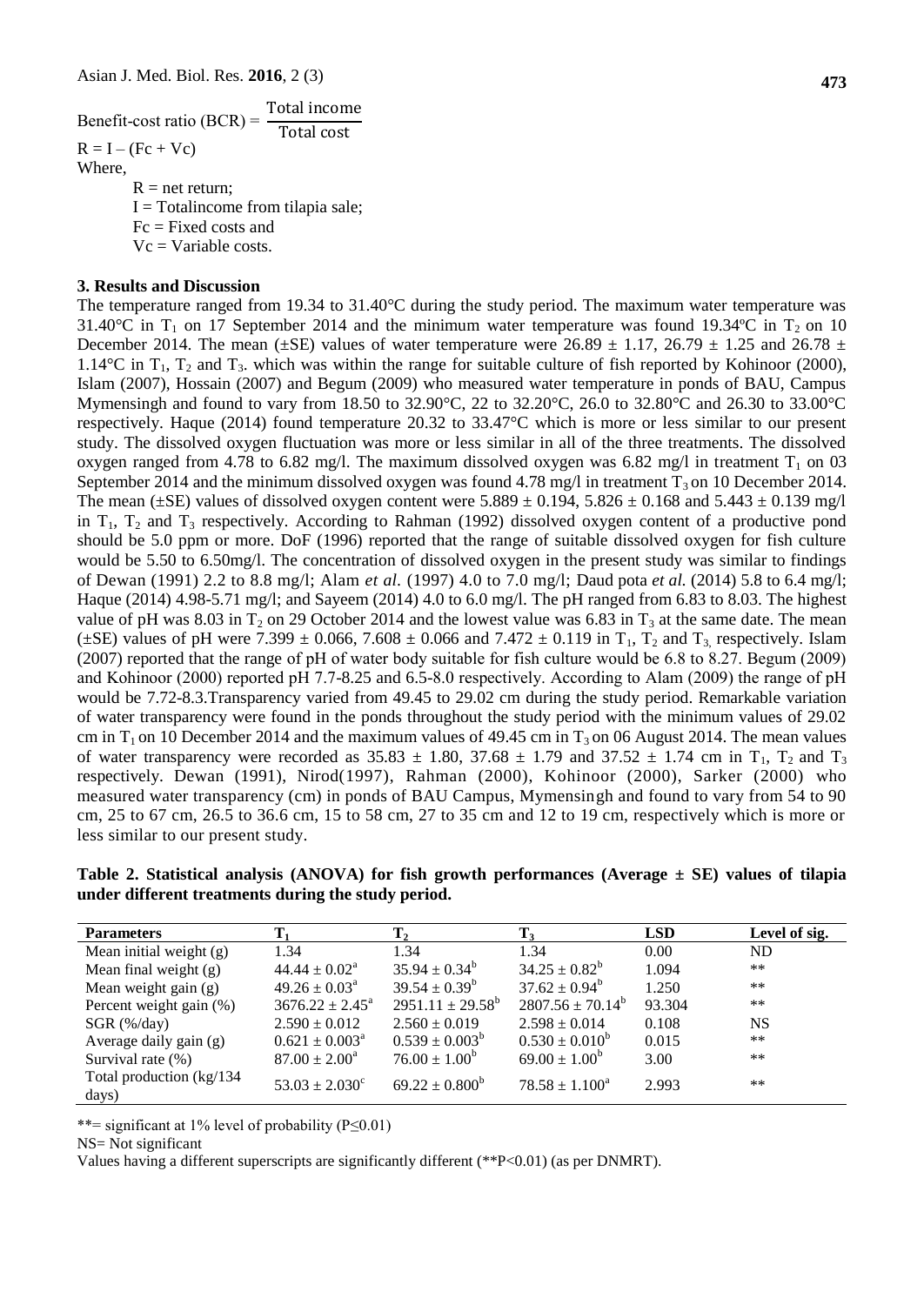| <b>Treatme</b><br>nts | <b>Stocking of</b><br>fish (Initial<br>no.) | <b>Initial</b><br>weight weight<br>(g) | Final<br>$\left( \mathbf{g} \right)$ | <b>Total</b><br>harvest<br>(Final<br>$\mathbf{no.}$ | <b>Total</b><br>mortali<br>$ty$ (no.) | rate $(\% )$ | Total<br>Survival production<br>(kg/134)<br>days) | <b>Production Production</b><br>days) | (kg/dec/134 (kg/acre/134<br>days) |
|-----------------------|---------------------------------------------|----------------------------------------|--------------------------------------|-----------------------------------------------------|---------------------------------------|--------------|---------------------------------------------------|---------------------------------------|-----------------------------------|
| $T_1$                 | 500                                         |                                        | 121.92                               | 435                                                 | 65                                    | 87           | 53.03                                             | 13.25                                 | 1325                              |
|                       |                                             |                                        |                                      |                                                     |                                       |              |                                                   |                                       |                                   |

**Table 3**. **Growth, survival rate and production of monosex tilapia (***O. niloticus***) under three treatments during the study period form10 August 2014 to 22 December 2014.** 

**Table 4. Benefit-cost analysis of monosex tilapia (***O. niloticus***) under three different treatments during the study period.**

 $T_3$  1500 75.92 1035 465 69 78.58 19.64 1964

| <b>Items</b>              | $\mathbf{T}_1$ | $\mathbf{T}_2$ | $T_3$ |  |  |  |  |  |
|---------------------------|----------------|----------------|-------|--|--|--|--|--|
| Variable cost (BDT)       |                |                |       |  |  |  |  |  |
| Pond preparation          | 100            | 100            | 100   |  |  |  |  |  |
| Cost of fry               | 500            | 1000           | 1500  |  |  |  |  |  |
| Artificial Feed cost      | 1810           | 3155           | 3990  |  |  |  |  |  |
| Labor                     | 150            | 150            | 150   |  |  |  |  |  |
| Fixed cost (BDT)          |                |                |       |  |  |  |  |  |
| Lease Cost (BDT/dec)      | 400            | 400            | 400   |  |  |  |  |  |
| Total cost                | 2960           | 4805           | 6140  |  |  |  |  |  |
| Financial returns (BDT)   |                |                |       |  |  |  |  |  |
| Total fish production(kg) | 53.03          | 69.22          | 78.58 |  |  |  |  |  |
| Price of fish/kg          | 100            | 100            | 100   |  |  |  |  |  |
| <b>Gross Profit</b>       | 5303           | 6922           | 7858  |  |  |  |  |  |
| Net Profit                | 3373.3         | 3017           | 2918  |  |  |  |  |  |
| Benefit-cost ratio (BCR)  | 1.79           | 1.44           | 1.28  |  |  |  |  |  |

# **3.1. Growth and production performances of the fish**

There was significant difference  $(p \le 0.01)$  among the different treatments. The highest mean weight gain  $(120.58\pm1.32g)$  was found in treatment T<sub>1</sub>, whereas the lowest mean weight gain  $(74.58\pm2.65g)$  was found in treatment  $T_3$ . The present experiment showed the highest mean weight gain of fish in treatment  $T_1$  which was stocked at lower densities although same feed and feeding rate were applied in all the treatments. These phenomenon indicated that lower stocking density reduces competition among the fishes which influenced them to take feed properly and it might be absent in the treatments with higher stocking densities. Ahmed *et al*. (2013) obtained a weight gain of 123.48 g and 111.82 g from two different treatments of monosex tilapia for a period of 70 days which were more or less similar to the present study. Ahmed *et al.* (2015) found the mean lowest weight gain (94.45g) which is higher to our present findings. There was significant difference in of percent weight gain  $(p<0.01)$  among the different treatments. The highest mean ( $\pm$ SE) value (8998.507 $\pm$ 98.507) was found in T<sub>1</sub> where as the lowest mean ( $\pm$ SE) value (5565.671 $\pm$ 197.761) of percent weight gain was found in T<sub>3</sub>. Ahmed *et al.* (2015) found highest percent weight gain 7310.71  $\pm$  340.30 for monosex tilapia treatment T<sub>1</sub> which is much higher than the value obtained in the present study and  $6746.43 \pm 454.93$  for monosex tilapia treatment T<sub>2</sub> which is much lower than the value obtained in the present study (Table 3). The results indicated that the growth rates varied in different stocking density which coincides with the findings of Begum (2009), Rubel (2008), Rashid (2008), and Islam (2007). The average values of specific growth rate of monosex tilapia were observed as 2.590%, 2.560% and 2.598% in treatments  $T_1$ ,  $T_2$  and  $T_3$  respectively. There was no significant difference (P<0.01) among the different treatments. Islam (2007), Begum (2009), Rahim (2010) and Ahmed *et al.* (2015) who recorded specific growth rate ranged 2.363 to 2.655%, 3.65 to 3.79%, 3.09 to 3.34% and 2.04 to 2.08. Islam (2007) obtained the highest values of SGR at the lowest stocking densities which coincide with the present findings. The highest survivability was recorded in T<sub>1</sub> (87%) and the lowest survivability was in T<sub>3</sub> (69%). There was significant difference (P<0.01) among the different treatments. Variation in stocking density of fish may change growth and survival rates (Table 3). According to Kohinoor *et al.* (2007) survival rate of monosex tilapia were varied from 79% to 92%. The highest production was observed to be 19.64 Kg/dec/134 days in treatment  $T_3$  and the lowest production was observed to be 13.25 Kg/dec/134 days in treatment  $T_1$ . Although the mean weight gain in treatment  $T_1$  was highest but total production was highest in treatment  $T_3$  which might be due to higher stocking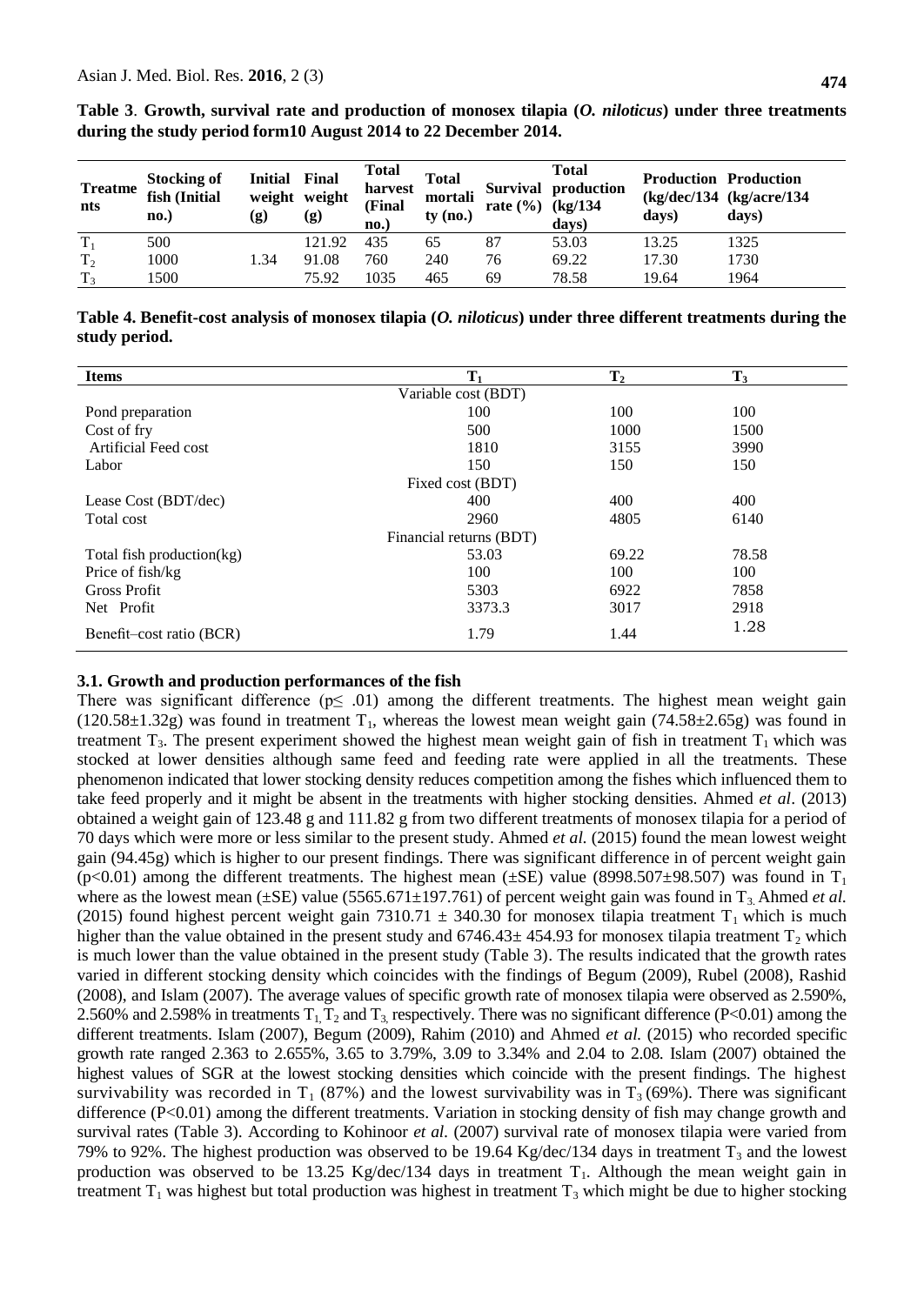densities (Table 2). Begum (2009) observed the highest production was 14.63 kg/dec/120 days which is much higher to our present findings. The present result also supports the findings of Haque (2014) and Hasan (2007) who achieved the higher production from higher stocking densities compared to that achieved with the lower ones.

# **3.2. Benefit-cost analysis**

From the experiment it was found that the highest net profit was BDT 3,373.30 in  $T_1$  followed by BDT 3,017 in T<sup>2</sup> and BDT 2,918 in T3. That time the market price was BDT 100/kg fish. Culture of monosex tilapia (*O. niloticus*) at stocking density (125 fish/dec) showed higher benefit in short period of time. The benefit cost ratio was 1.79, 1.44 and 1.28 in  $T_1$ ,  $T_2$  and  $T_3$ , respectively (Table 4). Alim (2013) stated that the benefit-cost ratio was 1.35, 1.52 and 1.30 in  $T_1$ ,  $T_2$  and  $T_3$ , respectively which is lower than our present findings. So it can be concluded that the benefit-cost ratio (BCR) in  $T_1$  was more beneficial than  $T_2$ and  $T_3$ .

### **4. Conclusions**

Under the experimental condition, different treatments showed different growth rates. From the present experiment, it was found that the total production was increased with the increase of stocking density. But the individual fish growth rate was decreased with the increase of stocking density. Present findings indicated that comparatively highest individual weight gain was found in  $T_1$  which received lower stocking density (125 fish/dec) and highest production was found in  $T_3$  which received higher stocking density (375 fish/dec). Water quality parameters were found within suitable range. From the experiment it might be suggested that the stocking density (125 fish/decimal) performed the better results and further study is needed to explore the economics of tilapia farming with different stocking densities.

## **Conflict of interest**

None to declare.

## **References**

- Ahmed GU, N Sultana, M Shamsuddin and MB Hossain, 2013. Growth and production performance of Monosex Tilapia (*Oreochromis niloticus*) feed with homemade feed in earthen mini ponds. Pakistan J. Biol. Sci., 16: 1781-1785.
- Ahmed GU, H Aktar, S Chakma, NA Hasan and M Shamsuddin, 2015. Comparative study on growth of supermale tilapia and monosex tilapia in earthen mini pond. Res. Agric, Lives. and Fish., 2: 169-175.
- Alam MJ, ME Haque, DA Jahan and MA Mazid, 1997. Nursery rearing of *Macrobrachium rosenbergii* using hapa-nets: effects of stocking density. Bangladesh J. Fish. Res., 1: 09-16.
- Alim A, 2013. Effects of stocking density on growth and production of monosex male tilapia (*Oreochromis niloticus*) in ponds, MS Thesis, Department of Aquaculture, Bangladesh Agricultural University, Mymensingh. 55 pp.
- Alhassan EH, ED Abarike and CL Ayisi, 2012. Effects of stocking density on the growth and survival of *Oreochromis niloticus* cultured in hapas in a concrete tank. African J. Agricl. Res., 7: 2405-2411.
- Begum M, 2009. Effect of stocking density on the growth and production performance of Mono-sex Tilapia (*Oreochromis niloticus*) in ponds, MS Thesis, Department of Aquaculture, Bangladesh Agricultural University, Mymensingh. 58 pp.
- Cruz EM and M Ridha, 1994. Over-wintering tilapia, *Oreochromis spilurus* (Gunther), fingerlings using warm underground sea water. Aqua. Fish. Mant., 25: 865-871.
- Daudpota AA, IB Kalhoro, SA Shah, H Kalhoro and G Abbas, 2014. Effect of stocking densities on growth, production and survival rate of red tilapia. J. Fish., 2: 180-186.
- Dewan S, MA Wahab, MCM Rahman and BK Sarker, 1991. Food selection, selectivity and dietary overlap among planktivorous Chinese and Indian major carp fry and fingerlings grown in extensively managed, rain fed ponds in Bangladesh. Aqua. Fish. Manat., 22: 277-294.
- DoF, (Department of Fisheries) 1996. Matsha Pakkah Shankalan. Directorate of Fisheries, Government of Peoples Republic of Bangladesh, Dhaka, Bangladesh. 122 pp.
- FAO, 2012. Food and Agriculture Organization of the United Nations, Fisheries and Aquaculture Department, Global Aquaculture Production Statistics for the year 2011. 69 pp.
- Haque ABMM, 2014. Optimization of stocking density on growth and production performance of mono-sex tilapia in pond, MS Thesis, Department of Aquaculture, Bangladesh Agricultural University, Mymensingh. 53 pp.